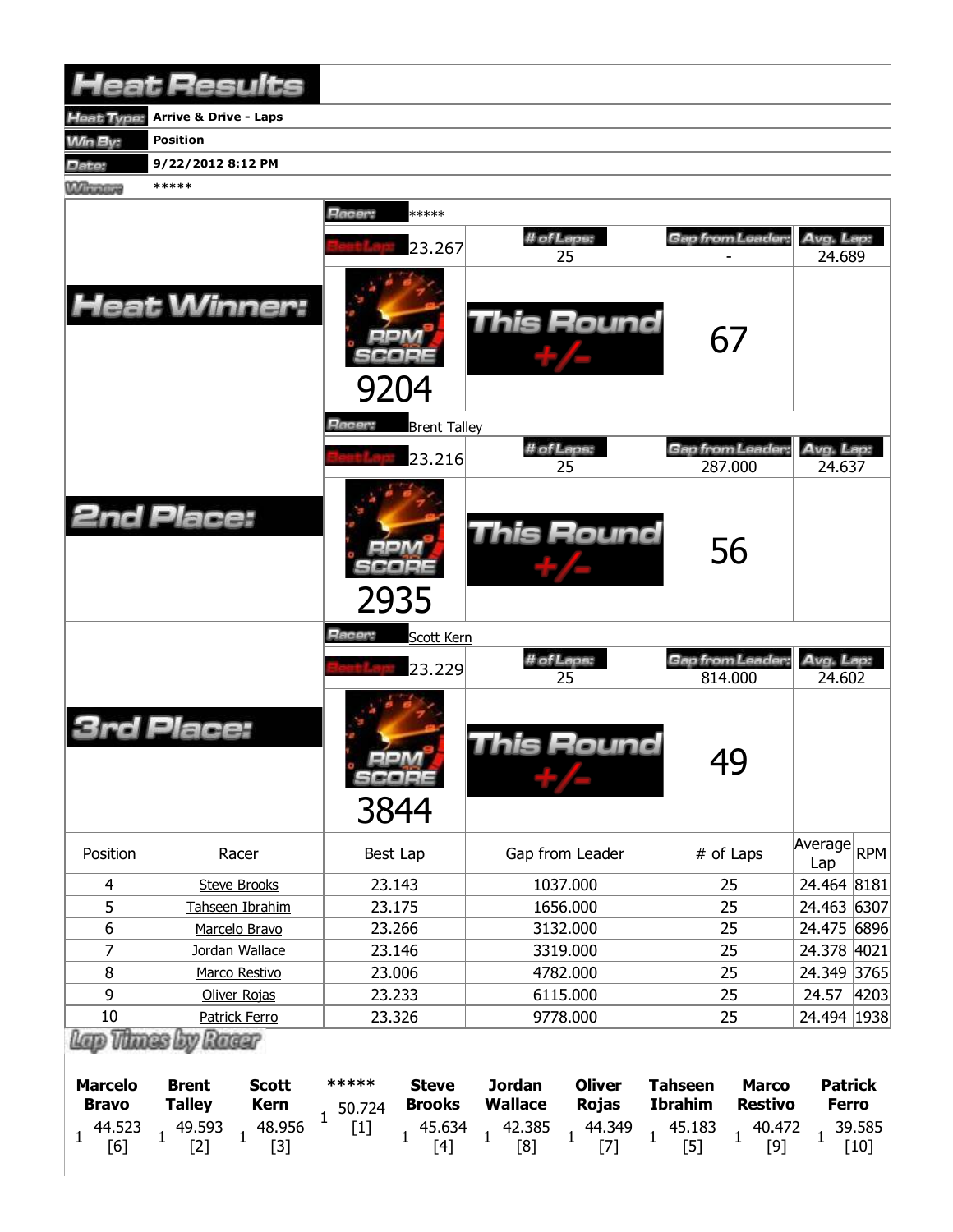|                   | <b>Bravo Talley Kern</b> | Marcelo Brent Scott                                                                                                                                                                                                                                                                                                                                                                                                                                                                                            |                                                                            |       |                                                                                                                                                                                                                                                                               |     |                                                                                                                                                                                                   | ***** Steve Jordan Oliver Tahseen Marco<br>Brooks Wallace Rojas Ibrahim Restivo Ferro                                                                                                                                                                                                                                                             | <b>Patrick</b>                                                 |
|-------------------|--------------------------|----------------------------------------------------------------------------------------------------------------------------------------------------------------------------------------------------------------------------------------------------------------------------------------------------------------------------------------------------------------------------------------------------------------------------------------------------------------------------------------------------------------|----------------------------------------------------------------------------|-------|-------------------------------------------------------------------------------------------------------------------------------------------------------------------------------------------------------------------------------------------------------------------------------|-----|---------------------------------------------------------------------------------------------------------------------------------------------------------------------------------------------------|---------------------------------------------------------------------------------------------------------------------------------------------------------------------------------------------------------------------------------------------------------------------------------------------------------------------------------------------------|----------------------------------------------------------------|
| [6]               | $\sim$ [2]               | 2 25.771 2 25.312 2 25.684<br>$\sim$ [3]                                                                                                                                                                                                                                                                                                                                                                                                                                                                       | $2^{25.299}$<br>$[1]$                                                      |       |                                                                                                                                                                                                                                                                               |     | 2 <sup>25.601</sup> 2 <sup>25.855</sup> 2 <sup>25.709</sup> 2 <sup>26.09</sup><br>[4] 2 [8] 2 [7] 2 [5]                                                                                           | [9]                                                                                                                                                                                                                                                                                                                                               | $2^{26.021}$ $2^{26.033}$<br>$[10]$                            |
| [6]               | [2]                      | $3\begin{array}{cc} 24.124 \\ 3 \end{array}$ $\begin{array}{cc} 23.787 \\ 3 \end{array}$ $\begin{array}{cc} 23.612 \\ 1 \end{array}$<br>$[3]$                                                                                                                                                                                                                                                                                                                                                                  | $3^{23.693}$<br>$[1]$                                                      |       | $3\begin{array}{@{}c@{\hspace{1em}}c@{\hspace{1em}}l} 23.697 & 3\end{array}$ 24.543<br>$[7]$                                                                                                                                                                                  | [8] | $3\begin{array}{cc} 25.957 & 3 \end{array}$ 24.082<br>[5]                                                                                                                                         | [9]                                                                                                                                                                                                                                                                                                                                               | $3\frac{25.633}{100}$ 3 25.529<br>$[10]$                       |
| $\lceil 6 \rceil$ | [2]                      | $4\begin{array}{cccc} 23.827 & 4 & 23.581 & 4 & 23.733 \end{array}$<br>$[3]$                                                                                                                                                                                                                                                                                                                                                                                                                                   | 23.685<br>$\overline{4}$<br>$[1]$                                          | $[4]$ | $4\begin{array}{cc} 23.642 \\ 4 \end{array}$ 4 23.601<br>[7]                                                                                                                                                                                                                  |     | 4 $^{24.078}$ 4 $^{23.5}$<br>[8] 4 [5]                                                                                                                                                            | [9]                                                                                                                                                                                                                                                                                                                                               | 4 24.083 4 24.199<br>$[10]$                                    |
|                   |                          | 5  23.592  5  23.736  5  23.823<br>[6]  5  [2]  5  [3]                                                                                                                                                                                                                                                                                                                                                                                                                                                         | $5^{23.672}$<br>$[1]$                                                      |       |                                                                                                                                                                                                                                                                               |     | 5 <sup>23.898</sup> 5 <sup>23.49</sup> 5 <sup>23.717</sup> 5 <sup>23.638</sup><br>[4] 5 <sup>23.49</sup> 5 <sup>23.717</sup> 5 <sup>23.638</sup>                                                  | $\left[9\right]$                                                                                                                                                                                                                                                                                                                                  | $5\begin{array}{l} 24.012 \\ 5 \end{array}$ 5 23.952<br>$[10]$ |
|                   |                          | $6\begin{array}{cc} 23.634 & 6 & 23.674 & 6 & 23.66 \\ \hline \begin{bmatrix} 6 \end{bmatrix} & 6 & \begin{bmatrix} 2 \end{bmatrix} & 6 & \begin{bmatrix} 2 \end{bmatrix} \end{array}$                                                                                                                                                                                                                                                                                                                         | $6^{23.588}$<br>$[1]$                                                      |       |                                                                                                                                                                                                                                                                               |     |                                                                                                                                                                                                   | $\begin{array}{ccccccccc} 6 & 23.692 & 6 & 23.429 & 6 & 23.706 & 6 & 23.927 & 6 & 23.605 & 6 & 23.995 \\ \hline \text{[4]} & & & & & & \text{[5]} & & 6 & \text{[9]} & & 6 & \text{[10]} \end{array}$                                                                                                                                             |                                                                |
| [6]               | $\lceil 2 \rceil$        | $7\frac{23.965}{561}$ $7\frac{23.492}{531}$ $7\frac{23.502}{531}$<br>$\lceil 3 \rceil$                                                                                                                                                                                                                                                                                                                                                                                                                         | $7 \begin{array}{c} 23.666 \\ \begin{bmatrix} 1 \end{bmatrix} \end{array}$ |       |                                                                                                                                                                                                                                                                               |     |                                                                                                                                                                                                   |                                                                                                                                                                                                                                                                                                                                                   | $7^{23.513}$ $7^{23.84}$<br>$[10]$                             |
|                   | [2]                      | 8 23.736 8 23.749 8 23.505<br>161 8 121 8 131<br>$[3]$                                                                                                                                                                                                                                                                                                                                                                                                                                                         | $\begin{array}{c} \text{8} \\ \text{8} \\ \text{1} \end{array}$            |       |                                                                                                                                                                                                                                                                               |     |                                                                                                                                                                                                   |                                                                                                                                                                                                                                                                                                                                                   |                                                                |
|                   |                          |                                                                                                                                                                                                                                                                                                                                                                                                                                                                                                                |                                                                            |       |                                                                                                                                                                                                                                                                               |     | 9 23.586 9 23.683 9 23.521 9 23.708 1.1 9 23.488 9 23.421 9 23.482 9 23.44<br>[6] 9 23.683 9 23.521 9 23.708 9 23.488 9 23.421 9 23.482 9 23.44                                                   |                                                                                                                                                                                                                                                                                                                                                   | $9^{23.404}$ 9 $23.656$                                        |
|                   |                          |                                                                                                                                                                                                                                                                                                                                                                                                                                                                                                                |                                                                            |       |                                                                                                                                                                                                                                                                               |     |                                                                                                                                                                                                   |                                                                                                                                                                                                                                                                                                                                                   |                                                                |
|                   |                          |                                                                                                                                                                                                                                                                                                                                                                                                                                                                                                                |                                                                            |       |                                                                                                                                                                                                                                                                               |     |                                                                                                                                                                                                   | $11^{23.669}$ 11 $23.543$ 11 $23.407$ 11 $23.491$ 11 $23.384$ 11 $23.561$ 11 $23.68$ 11 $23.441$ 11 $23.41$ $[6]$ 11 $[2]$ 11 $[3]$ 23.441 $[7]$ $[8]$ 11 $[5]$ 11 $[9]$                                                                                                                                                                          | $11^{23.83}$                                                   |
|                   |                          |                                                                                                                                                                                                                                                                                                                                                                                                                                                                                                                |                                                                            |       |                                                                                                                                                                                                                                                                               |     |                                                                                                                                                                                                   | $12\frac{23.433}{[6]}$ 12 $\frac{23.383}{[2]}$ 12 $\frac{23.423}{[3]}$ 12 $\frac{23.424}{[1]}$ 12 $\frac{23.499}{[4]}$ 12 $\frac{23.503}{[7]}$ 12 $\frac{23.503}{[8]}$ 12 $\frac{23.515}{[5]}$ 12 $\frac{23.515}{[9]}$ 12 $\frac{23.518}{[10]}$                                                                                                   |                                                                |
|                   |                          |                                                                                                                                                                                                                                                                                                                                                                                                                                                                                                                |                                                                            |       |                                                                                                                                                                                                                                                                               |     |                                                                                                                                                                                                   | $13\begin{bmatrix} 1 & 1 & 1 & 1 \\ 23.426 & 13 & 23.64 \\ 6 \end{bmatrix}$ $13\begin{bmatrix} 23.474 & 13 & 23.393 \\ 13 & 13 & 13 & 23.524 \\ 13 & 13 & 14 & 13 & 23.337 \\ 14 & 13 & 1 & 1 & 13 \\ 15 & 10 & 13 & 1 & 13 \\ 16 & 10 & 13 & 1 & 13 \\ 17 & 10 & 13 & 1 & 13 \\ 18 & 10 & 13 & 1 & 13 \\ 19 &$                                   |                                                                |
|                   |                          |                                                                                                                                                                                                                                                                                                                                                                                                                                                                                                                |                                                                            |       |                                                                                                                                                                                                                                                                               |     |                                                                                                                                                                                                   |                                                                                                                                                                                                                                                                                                                                                   |                                                                |
|                   |                          |                                                                                                                                                                                                                                                                                                                                                                                                                                                                                                                |                                                                            |       |                                                                                                                                                                                                                                                                               |     |                                                                                                                                                                                                   | $15\begin{bmatrix} 1 & 1 & 1 & 1 \\ 23.488 & 15 & 23.247 \\ 6 \end{bmatrix}$ 15 $\begin{bmatrix} 23.558 & 15 & 23.519 \\ 15 & 23.558 & 15 & 23.471 \\ 11 & 15 & 23.471 & 15 & 23.627 \\ 13 & 15 & 23.627 & 15 & 23.451 \\ 14 & 15 & 23.451 & 15 & 23.248 \\ 15 & 23.248 & 15 & 23.407 & 15 & 23.$                                                 |                                                                |
|                   |                          |                                                                                                                                                                                                                                                                                                                                                                                                                                                                                                                |                                                                            |       |                                                                                                                                                                                                                                                                               |     |                                                                                                                                                                                                   | $[8]$                                                                                                                                                                                                                                                                                                                                             |                                                                |
|                   |                          |                                                                                                                                                                                                                                                                                                                                                                                                                                                                                                                |                                                                            |       |                                                                                                                                                                                                                                                                               |     |                                                                                                                                                                                                   | $17\begin{array}{ccc} 141 & 141 & 141 \\ 23.473 & 17 & 23.95 \\ [6] 61 & 23.95 & 17 \end{array}$ $17\begin{array}{ccc} 23.535 & 17 & 23.535 \\ [1] 11 & 17 & 24.323 \\ [1] 13 & 17 & 23.373 \\ [1] 14 & 14 & 23.373 \\ [1] 15 & 17 & 23.604 \\ [1] 17 & 23.604 & 17 & 24.199 \\ [1] 10 & 23.342 & 17 & $                                          |                                                                |
| [6]               | $[2]$                    | $18\begin{array}{l} \begin{array}{l}\text{1--1}\\1 \text{8}\end{array} & \begin{array}{l}\text{1--1}\\1 \text{8}\end{array} & \begin{array}{l}\text{1--1}\\1 \text{8}\end{array} & \begin{array}{l}\text{1--1}\\1 \text{8}\end{array} & \begin{array}{l}\text{1--1}\\1 \text{8}\end{array} & \begin{array}{l}\text{1--1}\\1 \text{8}\end{array} & \begin{array}{l}\text{1--1}\\1 \text{8}\end{array} & \begin{array}{l}\text{1--1}\\1 \text{8}\end{array} & \begin{array}{l}\text{1--1}\\1 \text{8}\$<br>$[3]$ |                                                                            |       | $18\begin{array}{l} 23.42\\ \begin{bmatrix} 4 \end{bmatrix} \end{array} \begin{array}{l} 18 \\ \begin{bmatrix} 7 \end{bmatrix} \end{array} \begin{array}{l} 18 \\ \begin{bmatrix} 9 \end{array} \end{array} \begin{array}{l} 18 \\ \begin{bmatrix} 5 \end{array} \end{array}$ |     |                                                                                                                                                                                                   | 18 23.366 18 23.437<br>[8]                                                                                                                                                                                                                                                                                                                        | $[10]$                                                         |
|                   |                          | $19 \begin{array}{l} 23.315 \\ \begin{bmatrix} 6 \end{bmatrix} \end{array} 19 \begin{array}{l} 23.216 \\ \begin{bmatrix} 2 \end{bmatrix} \end{array} 19 \begin{array}{l} 23.314 \\ \begin{bmatrix} 3 \end{array} \end{array} 19 \begin{array}{l} 23.559 \\ \begin{bmatrix} 1 \end{array} \end{array}$                                                                                                                                                                                                          |                                                                            |       |                                                                                                                                                                                                                                                                               |     |                                                                                                                                                                                                   |                                                                                                                                                                                                                                                                                                                                                   | 19 23.326<br>$[10]$                                            |
| [6]               | $[2]$                    | $20\begin{array}{ccc} 23.266 & 20\ 23.332 & 20\ 23.729 & 20\ 23.729 & 20\ \end{array}$<br>$[3]$                                                                                                                                                                                                                                                                                                                                                                                                                |                                                                            |       |                                                                                                                                                                                                                                                                               |     |                                                                                                                                                                                                   |                                                                                                                                                                                                                                                                                                                                                   | 20 23.599<br>$[10]$                                            |
| [6]               | $[2]$                    | 21 23.366 21 23.346 21 23.271 21 23.382<br>$[3]$                                                                                                                                                                                                                                                                                                                                                                                                                                                               |                                                                            |       |                                                                                                                                                                                                                                                                               |     |                                                                                                                                                                                                   | $21\begin{array}{l} 23.349\\ \text{[4]} \end{array} \quad 21\begin{array}{l} 23.262\\ \text{[7]} \end{array} \quad 21\begin{array}{l} 23.233\\ \text{[9]} \end{array} \quad 21\begin{array}{l} 23.312\\ \text{[5]} \end{array} \quad 21\begin{array}{l} 23.186\\ \text{[8]} \end{array} \quad 21\begin{array}{l} 23.68\\ \text{[10]} \end{array}$ |                                                                |
| 22 23.351<br>[6]  | 22 <sup>23.46</sup>      |                                                                                                                                                                                                                                                                                                                                                                                                                                                                                                                | 22 <sup>23.247</sup> 22 <sup>23.462</sup><br>[1]                           |       |                                                                                                                                                                                                                                                                               |     |                                                                                                                                                                                                   |                                                                                                                                                                                                                                                                                                                                                   | 22 23.658<br>$[10]$                                            |
|                   |                          |                                                                                                                                                                                                                                                                                                                                                                                                                                                                                                                |                                                                            |       |                                                                                                                                                                                                                                                                               |     |                                                                                                                                                                                                   | $23\frac{23.356}{[6]}$ 23 $\frac{23.31}{[2]}$ 23 $\frac{23.461}{[3]}$ 23 $\frac{23.399}{[4]}$ 23 $\frac{23.33}{[7]}$ 23 $\frac{23.282}{[7]}$ 23 $\frac{23.275}{[9]}$ 23 $\frac{23.175}{[5]}$ 23 $\frac{23.115}{[8]}$ 23 $\frac{23.525}{[10]}$                                                                                                     |                                                                |
|                   |                          | $24 \begin{array}{l} 23.313 \\ [6] \end{array}$ 24 $\begin{array}{l} 23.378 \\ [2] \end{array}$ 24 $\begin{array}{l} 23.388 \\ [3] \end{array}$ 24 $\begin{array}{l} 23.267 \\ [1] \end{array}$                                                                                                                                                                                                                                                                                                                |                                                                            |       |                                                                                                                                                                                                                                                                               |     | 24 <sup>23.377</sup> 24 <sup>23.35</sup> 24 <sup>23.255</sup> 24 <sup>23.426</sup> 24 <sup>23.051</sup><br>[4] 24 <sup>2</sup> [7] 24 <sup>23.255</sup> 24 <sup>23.426</sup> 24 <sup>23.051</sup> |                                                                                                                                                                                                                                                                                                                                                   | 24 23.768<br>$[10]$                                            |
| [6]               | $[2]$                    | 25 23.907 25 23.288 25 23.339 25 23.374<br>$[3]$                                                                                                                                                                                                                                                                                                                                                                                                                                                               |                                                                            |       |                                                                                                                                                                                                                                                                               |     |                                                                                                                                                                                                   |                                                                                                                                                                                                                                                                                                                                                   | $[10]$                                                         |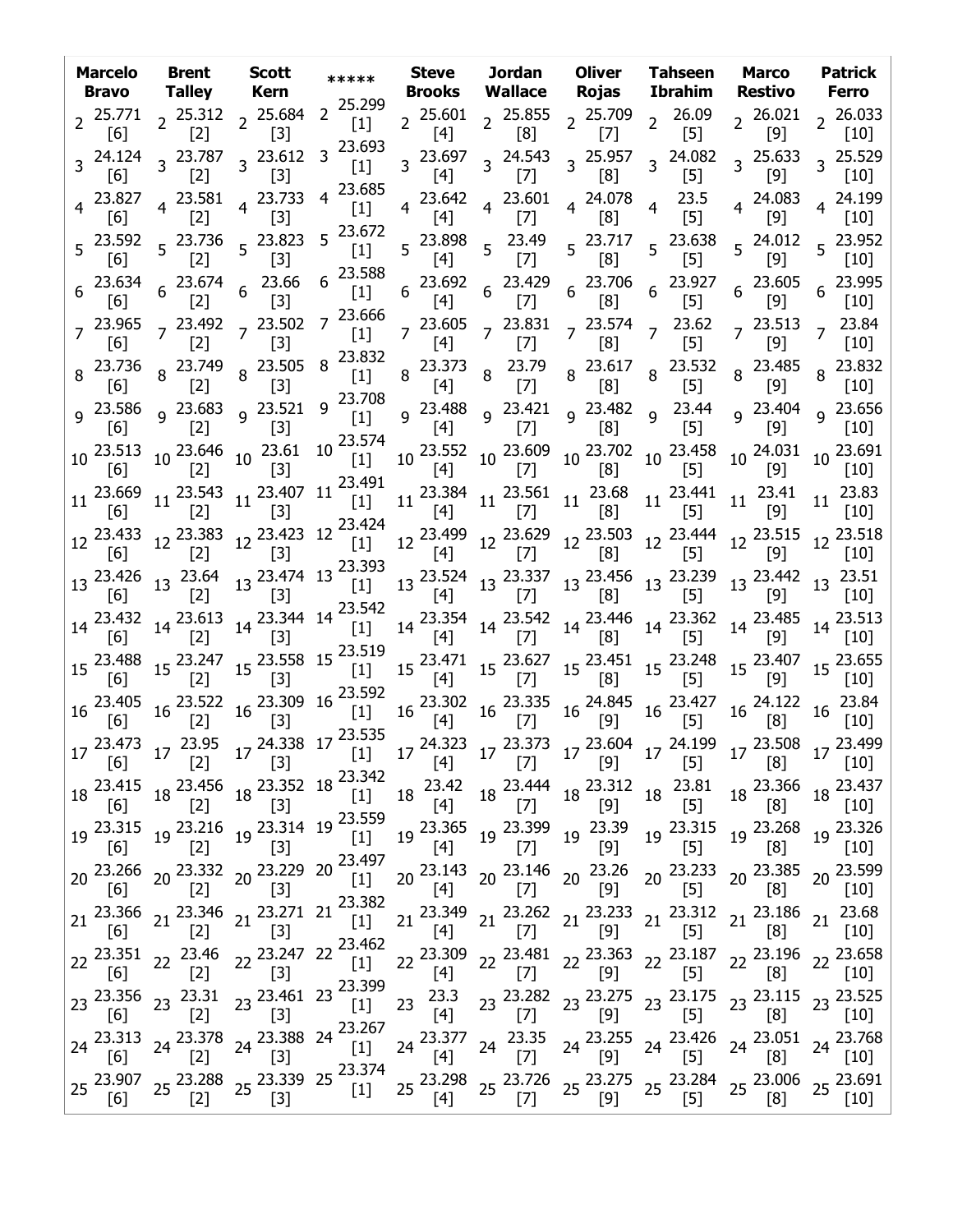|                                    | <b>Heat Results</b>                                                                                  |                                                                    |                                                                                |                                                                           |                                        |
|------------------------------------|------------------------------------------------------------------------------------------------------|--------------------------------------------------------------------|--------------------------------------------------------------------------------|---------------------------------------------------------------------------|----------------------------------------|
| <b>Heat Type:</b>                  | <b>Arrive &amp; Drive - Laps</b>                                                                     |                                                                    |                                                                                |                                                                           |                                        |
| <b>Win By:</b>                     | <b>Position</b>                                                                                      |                                                                    |                                                                                |                                                                           |                                        |
| Date:                              | 9/22/2012 8:02 PM                                                                                    |                                                                    |                                                                                |                                                                           |                                        |
| <b>WARRENT</b>                     | <b>Max Leitschuh</b>                                                                                 |                                                                    |                                                                                |                                                                           |                                        |
|                                    |                                                                                                      | Racer:<br>Max Leitschuh                                            |                                                                                |                                                                           |                                        |
|                                    |                                                                                                      |                                                                    | # of Laps:                                                                     | Gap from Leader:                                                          | Avg. Lap:                              |
|                                    |                                                                                                      | 23.646                                                             | 25                                                                             |                                                                           | 27.06                                  |
|                                    | <b>Heat Winner:</b>                                                                                  | 2816                                                               | This Round                                                                     | 67                                                                        |                                        |
|                                    |                                                                                                      | Racer:<br>Kelly Widmann                                            |                                                                                |                                                                           |                                        |
|                                    |                                                                                                      | 23.567                                                             | # of Laps:                                                                     | Gap from Leader.                                                          | Avg. Lap:                              |
|                                    |                                                                                                      |                                                                    | 25                                                                             | 2185.000                                                                  | 26.865                                 |
|                                    | <b>2nd Place:</b>                                                                                    | 3905                                                               | This Round                                                                     | 56                                                                        |                                        |
|                                    |                                                                                                      | Racer:<br>Mike Padgett                                             |                                                                                |                                                                           |                                        |
|                                    |                                                                                                      | 23.557                                                             | # of Laps:<br>25                                                               | Gap from Leader.<br>4051.000                                              | Avg. Lap:<br>27.171                    |
|                                    | rd Place:                                                                                            | $-1.021A$<br>SCORE<br>2914                                         | This Round                                                                     |                                                                           |                                        |
| Position                           | Racer                                                                                                | Best Lap                                                           | Gap from Leader                                                                | # of Laps                                                                 | Average<br><b>RPM</b><br>Lap           |
| $\overline{4}$                     | Christopher Wi                                                                                       | 23.69                                                              | 5362.000                                                                       | 25                                                                        | 3825<br>26.938                         |
| 5                                  | SK Robert Orr                                                                                        | 24.021                                                             | 13053.000                                                                      | 25                                                                        | 26.256<br>2518                         |
| 6                                  | Ameer Waheed                                                                                         | 23.918                                                             | 13525.000                                                                      |                                                                           | 26.209<br> 1643                        |
| 7                                  | John Labay                                                                                           | 23.861<br>14226.000                                                |                                                                                | 25                                                                        | 2021<br>27.376                         |
| 8                                  | Weeeeee                                                                                              | 23.884<br>15023.000                                                |                                                                                | 25                                                                        | 26.252<br>1347                         |
| 9                                  | Alexander Cumm                                                                                       | 24.001                                                             | 16299.000                                                                      | 25                                                                        | 26.338<br>3084                         |
| 10                                 | <b>ROON</b>                                                                                          | 24.475                                                             | 2L                                                                             | 23                                                                        | 27.864<br>1260                         |
| <b>Alexander</b><br>Cumm<br>68.466 | Racer<br>Vitraes Any<br><b>SK</b><br><b>Ameer</b><br><b>Waheed</b><br><b>Robert</b><br>Orr<br>67.815 | <b>Mike</b><br><b>John</b><br>Labay<br>Padgett<br>94.427<br>99.019 | <b>Christopher</b><br><b>Max</b><br>Leitschuh<br><b>Wi</b><br>92.992<br>99.602 | <b>Kelly</b><br><b>ROON</b><br>Widmann<br>66.634<br>1<br>93.953<br>$[10]$ | <b>Weeeeee</b><br>67.723<br>1<br>$[9]$ |

[8]

[7]

 $1\frac{68.902}{55}$ [6]

[3]

[2]

[1]

[5]

[4]

 $2\frac{28.247}{5101}$ [10]

2<sup>26.925</sup> [8]